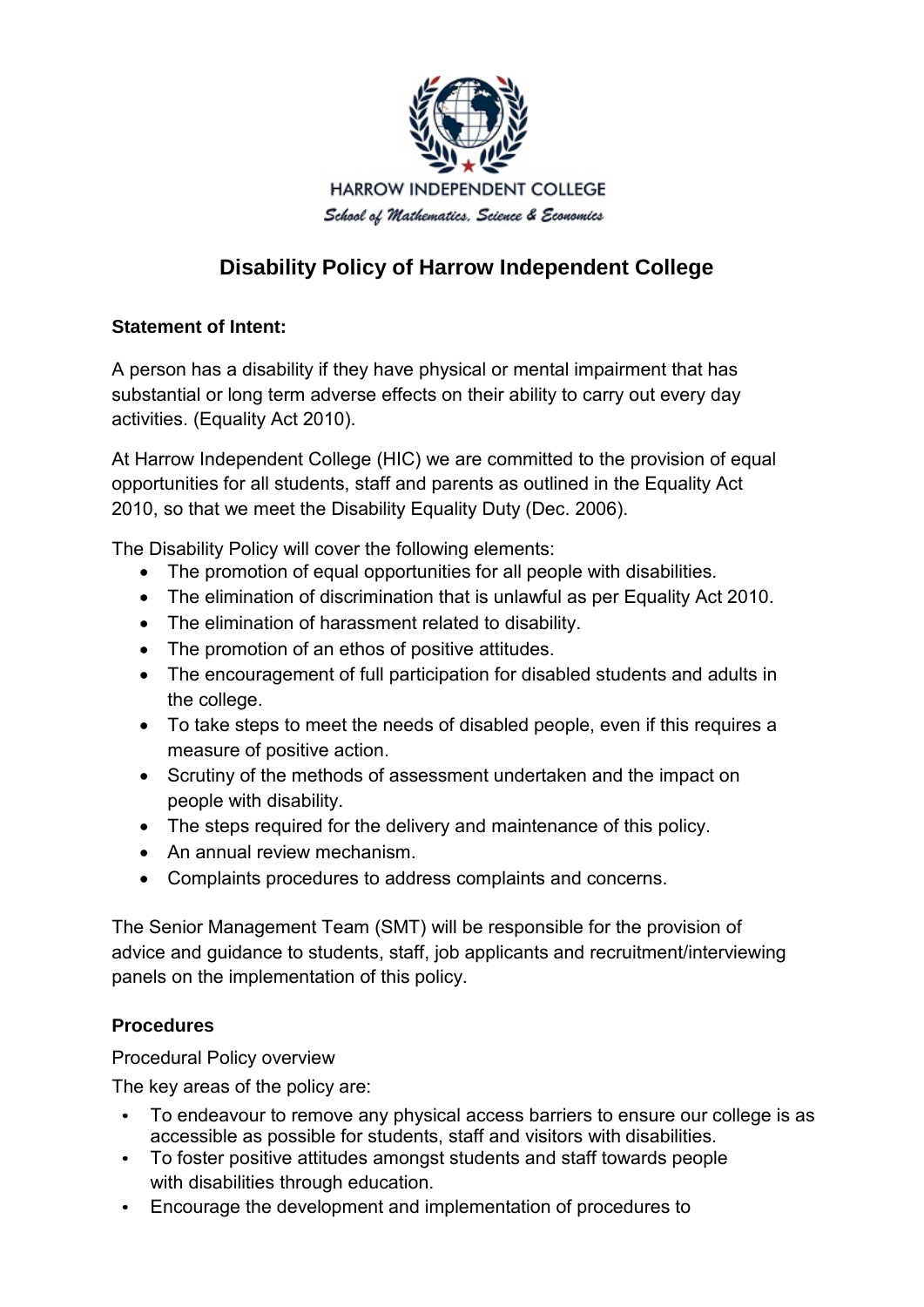address the requirements of students and staff with disabilities across all departments of the college and to operate within the Disability Policy framework.

- Provide reasonable adjustments in the form of teaching strategies, alternative assessments, and support assistance for students with disabilities in all aspects of academic programmes.
- To assist the awarding bodies in discharging their duties to make reasonable adjustments by requesting access arrangements, where required, and supporting the Designated Disabilities Advisor in effectively implementing those arrangements once approved.
- Advertise and promote the Disability Policy and procedures, and the provision of disability support within all areas of academic learning, and employment opportunities.
- Ensure monitoring and evaluation of this policy is a continuous process carried out by all members of staff. A formal evaluation will be carried out annually.
- Should a student or adult disclose information about his/her disability, the colleague or the member of staff receiving the information will treat it with complete confidence and not impart it to anyone else.
- Where it is proposed that the information should be revealed to a third party, the reasons for this will be explained to the individual and the individual's permission obtained before proceeding. Even if the member of staff believes it would be in the individual's interest to reveal the information, it would be improper to do so if the person declines to give permission.
- In rare circumstances, staff, following consultation with the Principal, reserves the right to relax confidentiality when there appears to be serious risk to the individual or someone else. In such circumstances, the individual's consent will be sought, if at all possible.

Students with Disabilities:

- All students wishing to attend the college will be considered for a place regardless of disability.
- The college will expect a member of SMT to act as Designated Disabilities Advisor to provide information and guidance to all students with disabilities.
- The college will respond, wherever possible, with reasonable adjustments to meet special requirements for students with disabilities, the provision of appropriate materials, equipment and facilities.
- Our curriculum, tutor time, assemblies and work with the wider community, will be a means to encourage staff, students, parents and visitors to respond positively to the diversity and richness that persons with disabilities bring to our college community.
- The college will use its best endeavours to ensure that the environment for work and study does not limit persons with disabilities from playing a full and meaningful part in every aspect of college life.
- The college will hold an up to date register of any student who legitimately declares they have a disability so that effective monitoring of academic and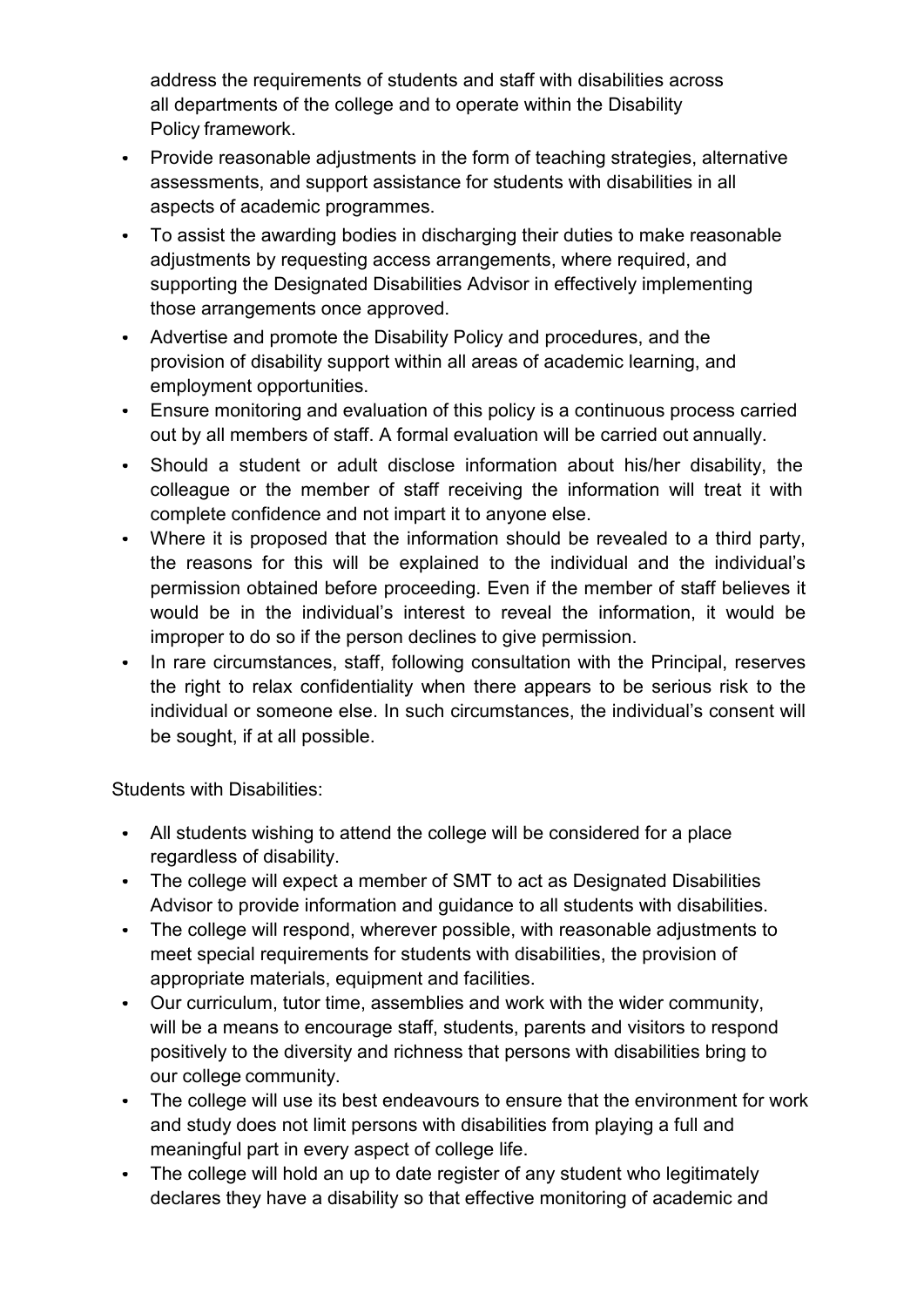social progress may be made.

- The college will inform staff of individual students with disabilities to facilitate academic and social monitoring.
- The college recognises its duties towards disabled candidates as defined under the terms of the Equality Act 2010. This includes a duty to explore and provide access to suitable

courses, submit applications for reasonable adjustments and make reasonable adjustments to the service the college provides to disabled students.

- Any staff member requiring advice and support in relation to student disability, should seek assistance from the designated member of SMT who has responsibility as the Designated Disability Advisor.
- The college ensure that where a student with a learning difficulty requires an assessment of his/her needs, he/she is assessed by an appropriately qualified assessor as appointed by the Principal.

Staff with Disabilities:

## **Recruitment**

- The college will review and develop its recruitment procedures to encourage applicants with disabilities and ensure that no unlawful discrimination takes place.
- Candidates with disabilities will have any additional needs met wherever possible and practicable if called for interview.
- All staff appointments will be made on the basis of qualifications, experience and skills of the applicant, regardless of disability.
- The college ensure that the Principal or an appropriate member of SMT not only checks the qualification(s) of the assessor(s) but also the assessment process is administered correctly.
- Wherever possible, the college will make such reasonable adjustments as are required to enable a successful candidate with a disability to take up the position.

#### Retention

- The college will support, where possible, any employee who suffers a disability whilst at work, so that they may continue their employment.
- Any reasonable adjustments to the working environment will be made.

# Training and CPD

- Training and CPD opportunities will be available to all staff regardless of disabilities.
- Additional needs with regard to access, equipment and facilities will be made to ensure full participation is available.

#### The working environment

The college will make every effort to ensure that the environment for work